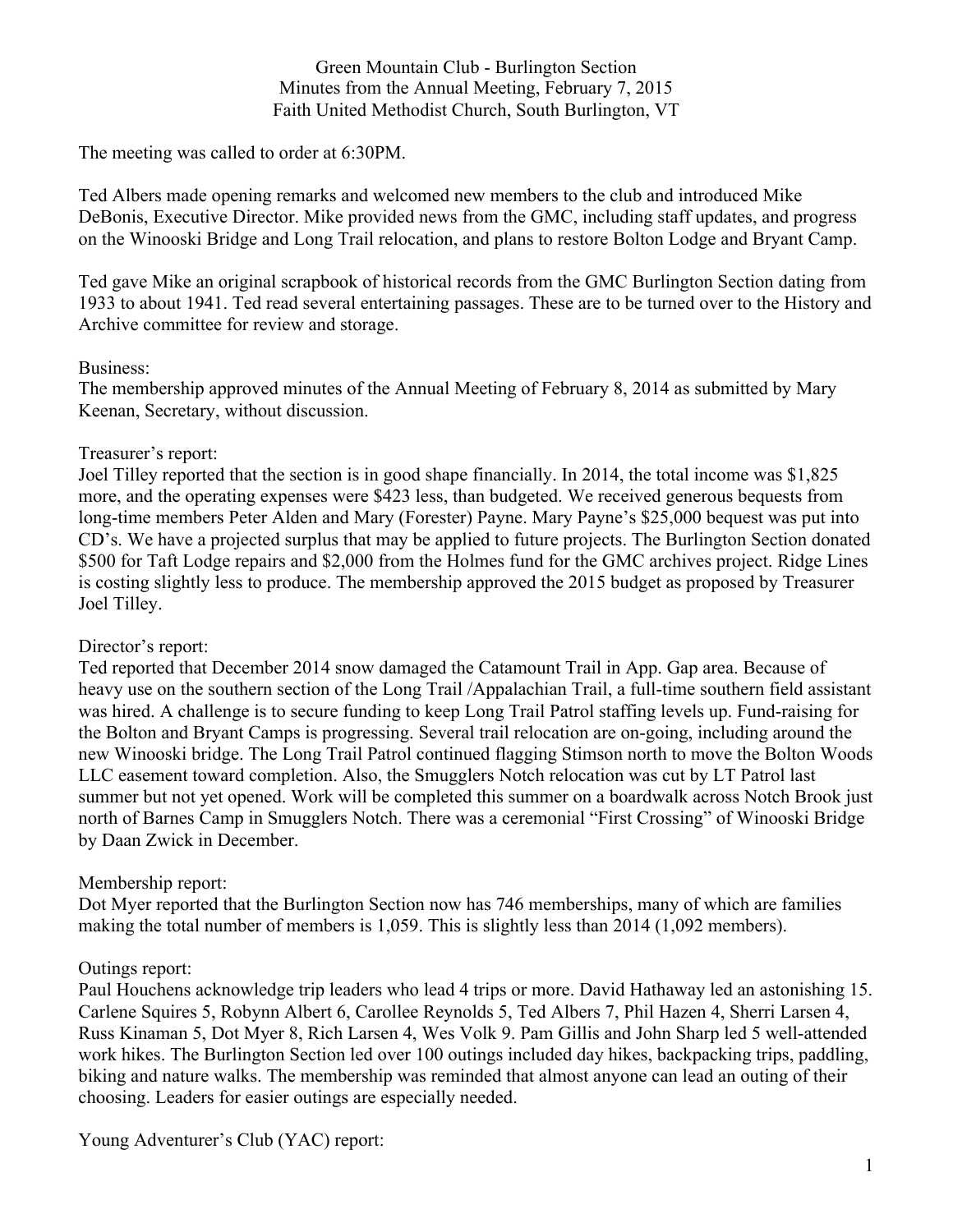Ted gave brief report for Kelley who will start leading trips again in the spring (congratulations on a new baby!) Kelley is continuing to coordinate with the Winooski Valley Parks to host a series of engaging outings for children.

## Ridgelines report:

Maeve requested that ideas or articles on your favorite side trail be submitted, along with your recommendations for good trail food.

# Shelters report:

Linda Evans reports that all six shelters (and one campsite) in our area are still standing. Shelters adopters are out doing their job and she thanked them for their service. Adopters are a self-reliant bunch who don't need any micro-management. I'd like to

thank them:

Jeff Bostwick – Puffer Jonathon Boyson – Butler Scott Buckingham – Twin Brooks David & Zack Ellenbogen – Taylor Kerstin Lange – Duck Brook John Abbott & UVM Outdoors Club – Taft Brian Youngberg – Buchanan

There will be a shift in coverage when the Long Trail is relocated away from Duck Brook (which is on private land) to Stimson Mountain. GMC acquisition and renovation of the historical lodges of Bryant Camp and Bolton Lodge, in the Bolton area is underway. The historic camps will be maintained and rented out by a Shelters committee at the GMC.

# Education report:

Wes Volk has filled this position which. Wes talked about ideas for reaching out to schools, including education programming and outings, and continuing with several specific trips such as history walks, birding, wildflower walks, and the map and compass workshops. Anyone with recommendations or who are able to lead an 'educational' outing please contact Wes.

# Trails report:

Pam Gillis gave her  $25<sup>th</sup>$  trail report. We did 303 hours of trail work in 2014.

We had 5 trail work hike outings with an average of 10 per outing. Pam thanked those that went out on the outings. 18 turned out on three work hikes so we split into 3 groups. There were trees down in some areas, but not as many as expected. Next season, we may see a lot down in low elevations since we did have heavy, wet snow. Special thanks to Phil Hazen, Rick Manning, Max Seaton, and Scott Albertson, each on 3 outings. (John Sharp and Pam each did 4 of the 5 outings.) With the new bridge, we will have a new section of trail and the Jonesville to Bolton Notch Road will be a blue blazed side trail. The official trail and bridge opening is at this year's GMC annual meeting, so this spring we will do our normal trail work.

# Website (www.gmcburlington.org) report:

Dave Hathaway has taken a major role in adding content and improving the site, which now gets 40 -100 visitors a day. Joe Sikowitz has also been adding material related to marketing and communication. Many trip leaders contribute reports and photos, which add a lot to the site's appeal. It's the place to check before an outing to see if anything has changed.